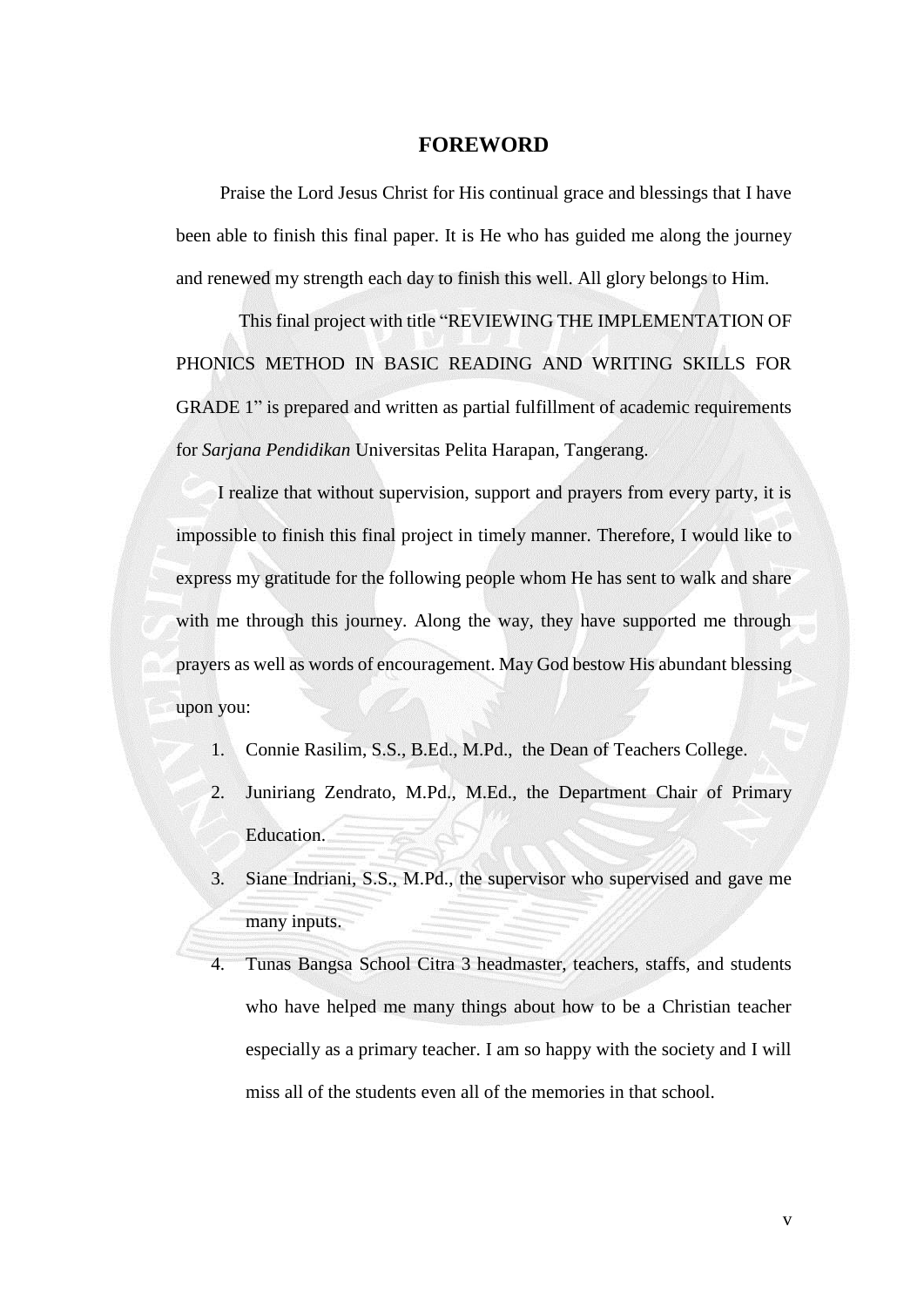- 5. L. Tampubolon and R. Manik, the parents who always support me in prayer and give many things during my studying.
- 6. Heni A. Manik, the sister who always listens to me carefully and helps me in all conditions during my studying.
- 7. Brigit Sahempelo, the closest friend that I have who always goes with me to shopping, snacking, and many activities that I love to share with her.
- 8. All the members of the Primary Teacher Education cohort 2016, the friends and family who always support me in prayer and spend many times with me.
- 9. Irene R. Sitorus and Engelina, the lovely mentoring members who always support me and fill my life with happiness during one year of togetherness.
- 10. All the members of room 504, building G, my new roommates who are lovely and nice.
- 11. Dr. Bambang Susanto and All the members of GBI FCC Youth, the pastor and the community of my beloved church have shaped my characters and prepare me for disciples.

Lastly, I am fully aware that there are things than can be improved in this study. Thus, critics and suggestions from readers will be useful. Hopefully, this study will be beneficial for every party reading it.

Tangerang., September 20, 2019

Ivo Meylita Manik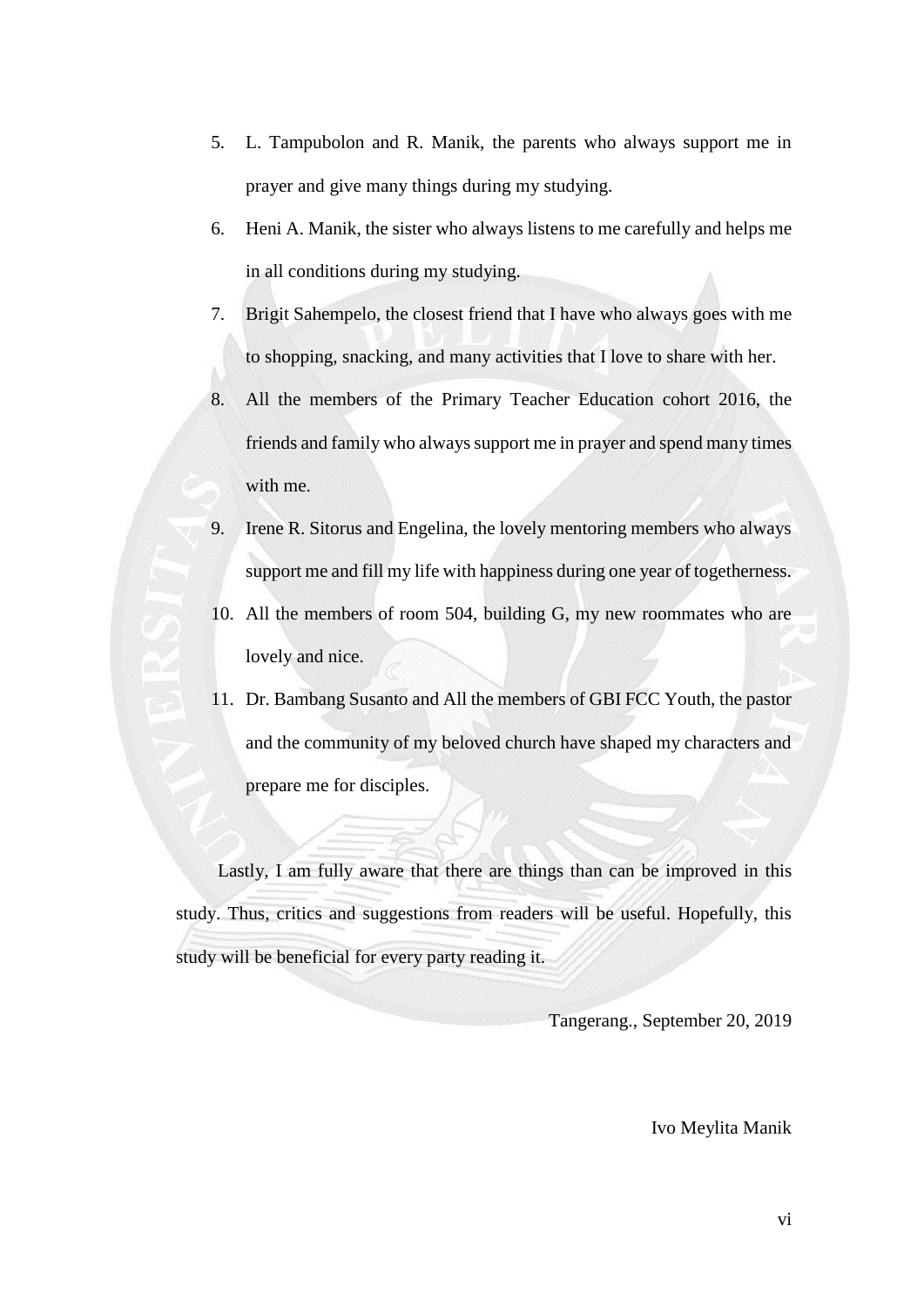#### **TABLE OF CONTENT**

<span id="page-2-0"></span>

| Page<br><b>COVER</b>                                    |
|---------------------------------------------------------|
| THE FINAL PROJECT AUTHENTICITY STATEMENT                |
| <b>FINAL PROJECT SUPERVISOR'S APPROVAL</b>              |
| <b>FINAL PROJECT EXAMINER PANEL'S APPROVAL FORM</b>     |
|                                                         |
|                                                         |
|                                                         |
|                                                         |
| ix                                                      |
|                                                         |
|                                                         |
|                                                         |
|                                                         |
|                                                         |
|                                                         |
| <b>STRENGTH AND WEAKNESSES OF PHONETIC SPELLING  15</b> |
|                                                         |
|                                                         |
|                                                         |
|                                                         |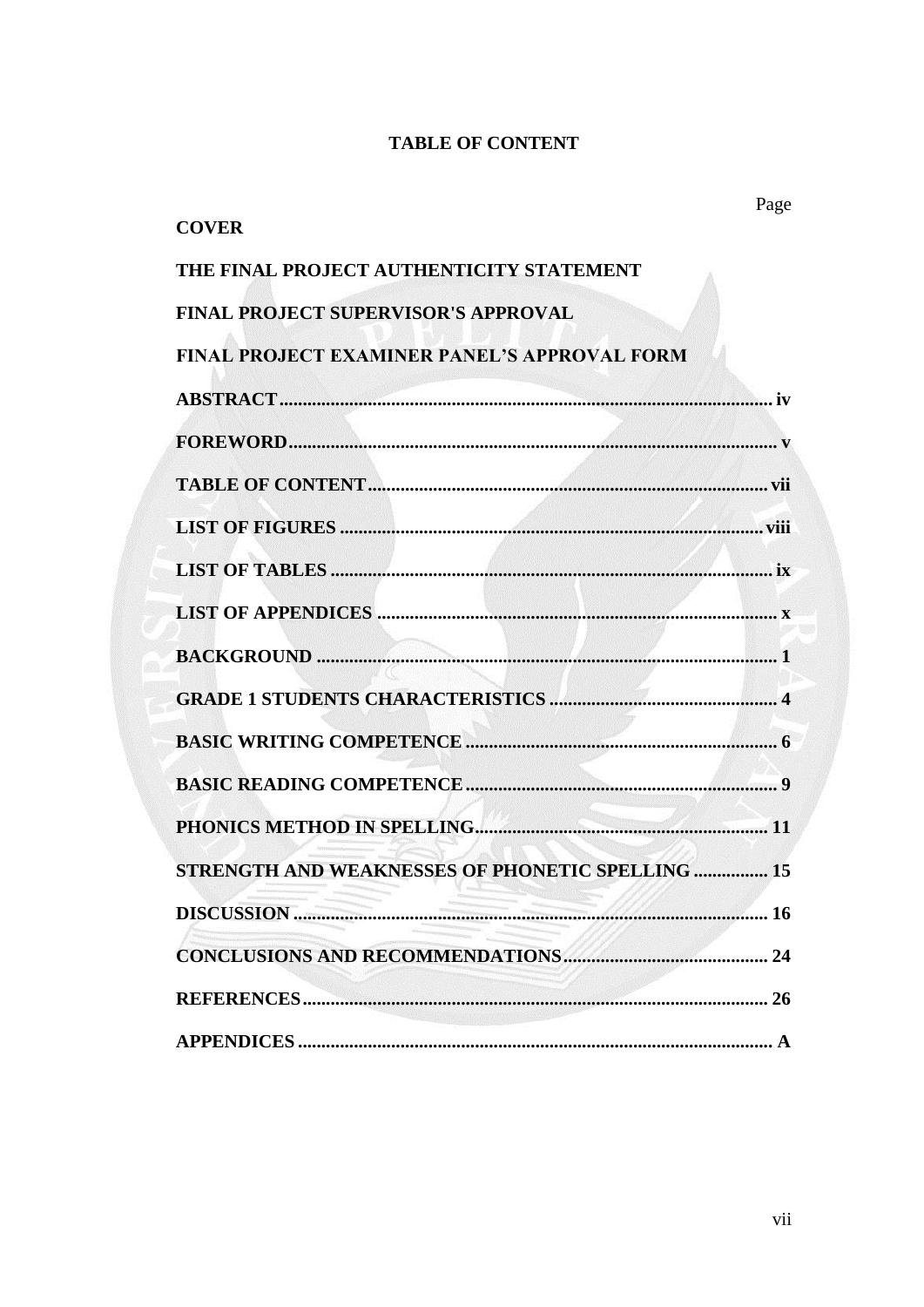# **LIST OF FIGURES**

<span id="page-3-0"></span>

Page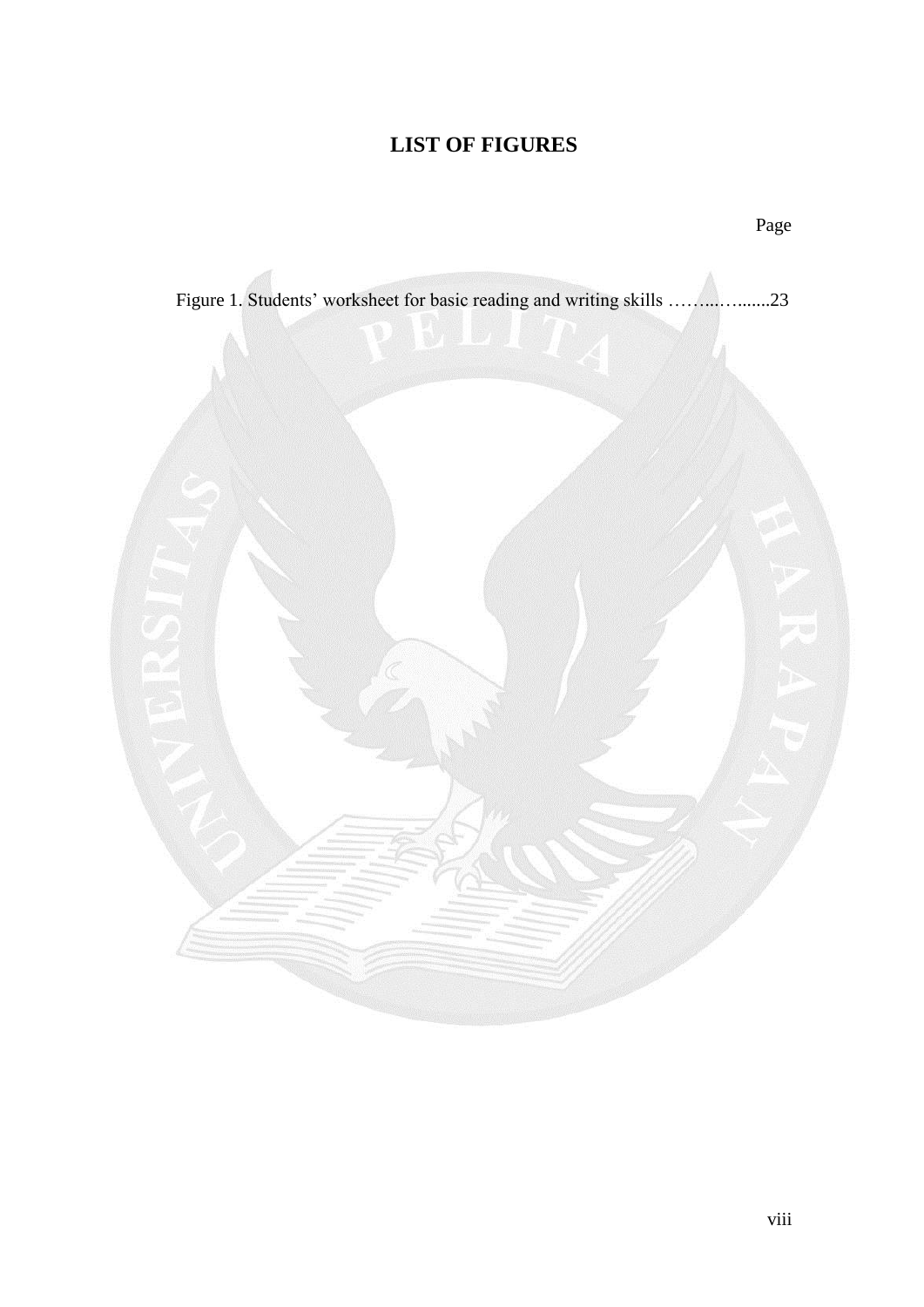# **LIST OF TABLES**

<span id="page-4-0"></span>